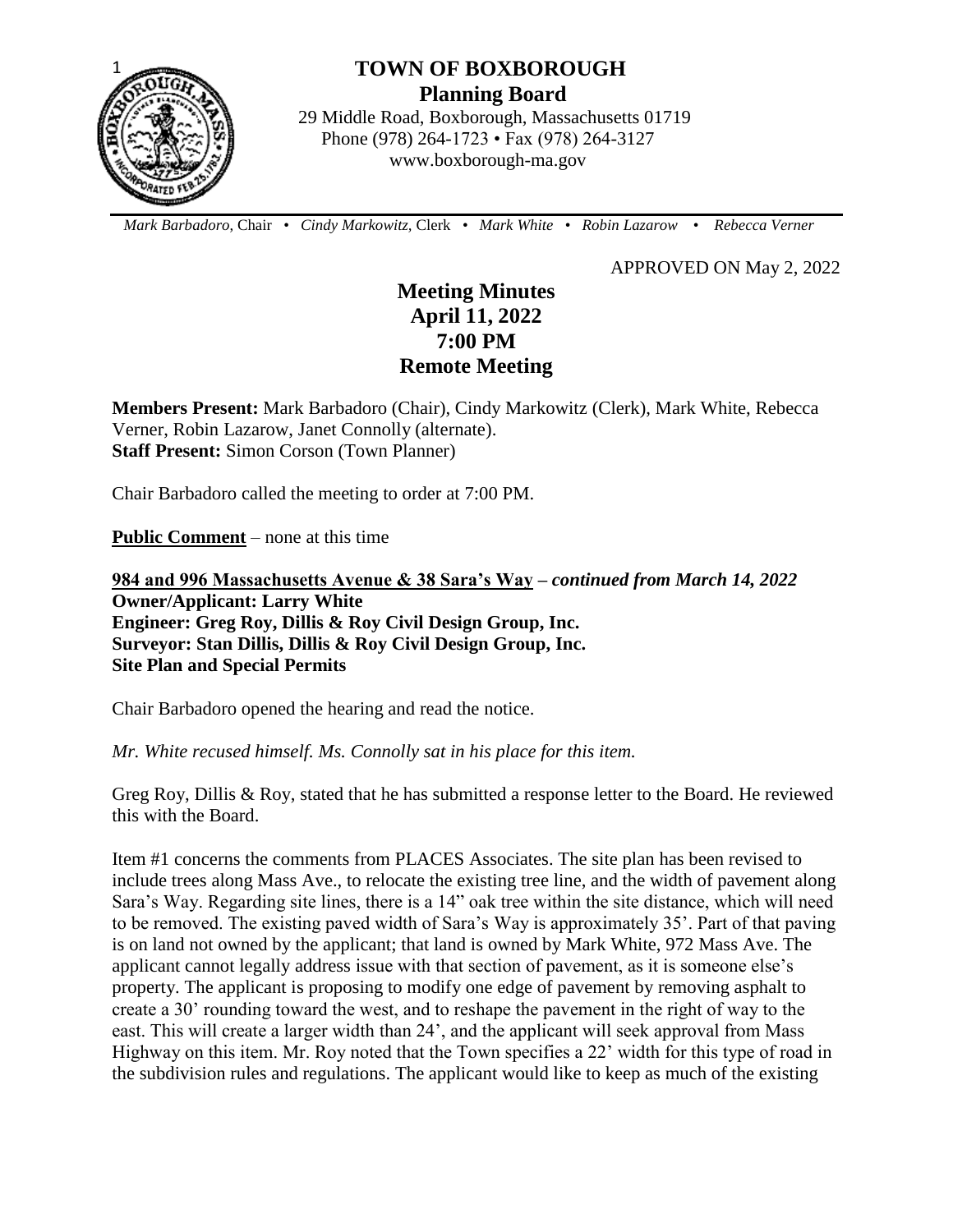pavement as possible. Sue Carter, PLACES Associates, stated that she believes the width should be 24' and that this should be worked through with the abutter.

Mark White explained that this driveway position has been in place for almost 20 years. Further restricting the corner will make it difficult for trucks to take this turn. A 30' radius on the northwest corner is acceptable, although it will still be tight.

Mr. Roy explained that to adjust the width to 24' would require altering the pavement on Mark White's property significantly.

Ms. Markowitz noted that Sara's Way is only shown to be owned by Larry White on the WebGIS.

Ms. Carter suggested making changes to the alignment within the right of way, to see if this can be altered to work for everyone. Mr. Roy stated that he will work on this with Mass Highway.

Mr. Roy stated that the applicant would accept a condition of approval if the previous subdivision approval for 22' width needs to be amended.

Mr. Roy explained that the area in the center of the circle is proposed to be a green space. There is a catch basin proposed in this area as well.

Mr. Roy stated that a single 30,000-gallon tank is now being proposed, instead of the multicompartment tank previously proposed. A parking area is also now being proposed for a truck in that area. Signage can be included to indicate "no parking except for the Fire Department." A sloped berm is proposed throughout the development.

Mr. Roy stated that the application to the Board of Health is pending. Regarding comments from the Board of Health, Mr. Roy explained that a well is being proposed on site for a potable water source. He explained that no blasting is anticipated on site, but any needed will be done according to all standards and regulations. The basin has been designed to dewater within 26 hours, exceeding State requirements.

Regarding comments from the Conservation Commission, Mr. Roy explained that all work within the drainage basin is proposed outside of the 100' buffer zone. However, an RDA or NOI will be filed with the Conservation Commission.

The Fire Department comments largely mirror the comments from PLACES Associates.

Mr. Roy reviewed comments from LELD.

In regard to comments from Mass DOT, Mr. Roy stated that the applicant will work through any concerns with Mass DOT and the abutter, Mark White.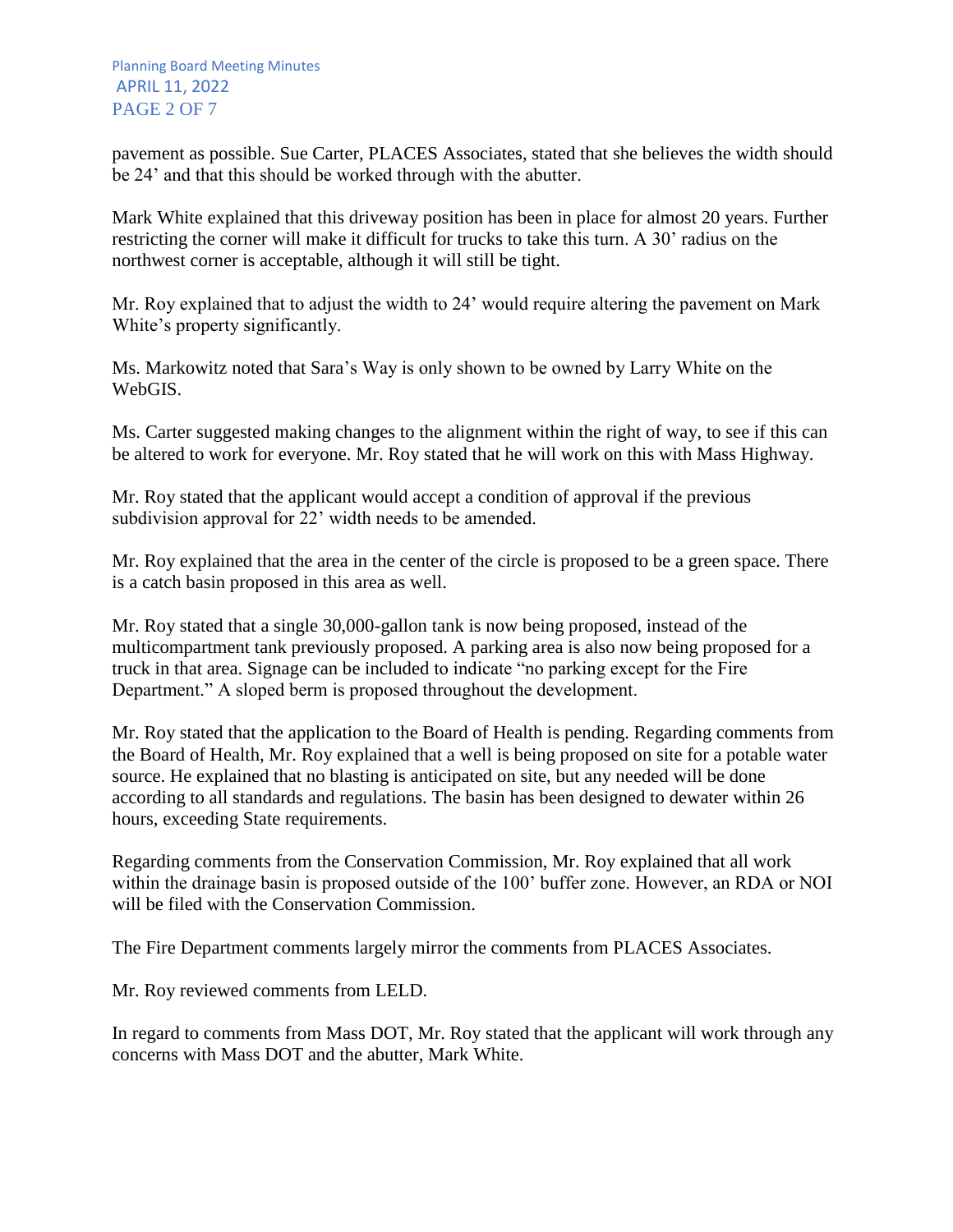Mr. Roy addressed comments from the Planning Board. Dimensions have been added to the plans to correspond to the architectural plans. The six units are proposed to be 1,509 s.f. with two-bedrooms and a small patio, 128 s.f. Ms. Carter noted that these may need to be decks instead of patios. Ms. Verner stated that either option is okay, but pervious material would be preferred.

Mr. Roy noted that the proposed units have a Title V flow of 1,320 gallons/day. This has been shown on the plan and on the septic permit being reviewed by the Board of Health.

In response to a question from Chairman Barbadoro, Mr. Roy explained that the Board of Health will need to make a determination regarding if the rooms shown on the second floor of these units should be considered bedrooms. They are currently proposed to be used as office/den spaces. Mr. Barbadoro noted that he would like to see these units at a price point for working class residents.

Ms. Verner noted that this office space is larger than the master or secondary bedroom. The Board discussed this bedroom and if a restriction in the master deed will suffice to keep it from becoming a third bedroom.

Ms. Verner explained that the Design Review Board (DRB) has reviewed the submittals and made a recommendation to the Planning Board.

It was noted that the applicant likely does not want to place a sign for the development, unless necessary.

Ms. Markowitz asked for more information and photos on the viewshed of the area.

Mr. Roy explained that the propane tanks have been relocated 10' away from the buildings.

There was discussion regarding where the mailboxes on site will be located.

Mr. Roy stated that there will be approximately 56 vehicles trips/day to/from the development.

Ms. Markowitz noted concern with there being no visitor parking provided on site. She stated that she would like to see two designated visitor parking spaces. Ms. Verner stated that the driveway on Unit 3 could be reduced, in order to accommodate additional pavement on the site.

The Board discussed the screening and landscape plan. Ms. Verner stated that the planting appears to be within the buffer area. All existing trees that are proposed to be saved need to be shown on the plan, in order not to plant on top of their roots. The proposed trees need to be at the top of the slope in order to properly screen the area. She does not believe a neighboring landscaping area should be included on the plan as it does not accurately depict the site. The plan also does not correlate to the proposed grading to the south. The call outs for the trees proposed on the property should correlate with the planting schedule shown. Regarding the detention basin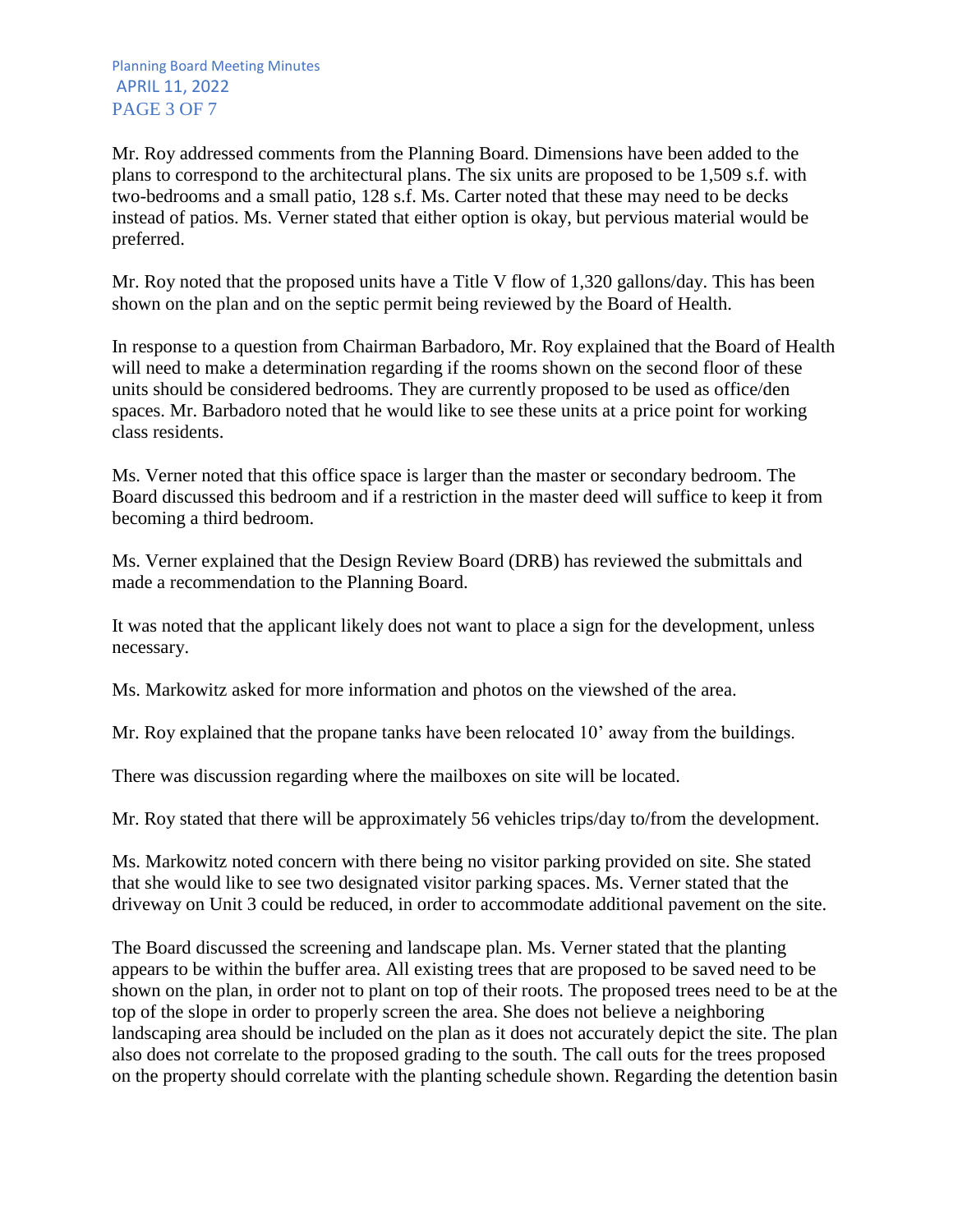Planning Board Meeting Minutes APRIL 11, 2022 PAGE 4 OF 7

and proposed trees to be planted, the goal is to protect the shade trees along Route 111 as much as possible.

In response to a question from Chair Barbadoro, Mr. Roy stated that potential buyers can be alerted to the fact that there may be noise coming from abutting properties. Ms. Markowitz noted that this is a request for a special permit to allow for a residential use within the business district and would reduce the threshold for the industrial use 65dba to 60dba during weekday and 55dba to 50dba during holiday times. This does put an onus on the neighbor to reduce noise limits. She requested that the applicant take baseline noise levels as a condition of approval. Attorney Chris Alphen stated that he does not believe this can be viewed as a condition of approval for a special permit. Chair Barbadoro disagreed. Ms. Verner stated that it may be unfair to potential residents of the development, and also unfair to the existing business, if it is unable to operate to the same standard noise level it is used to.

Ms. Markowitz explained that some work has been done on the top of the slope, and she asked if the area has been stabilized. Mr. Roy stated that the area is planned to be restored, per the landscaping plan.

Ms. Markowitz noted that developments along Route 111 are required to make a donation to the Town's Trail Fund, if a sidewalk is not proposed on site.

Chair Barbadoro asked for public comment. There was none at this time.

The Board discussed meeting on May 2, 2022, 7pm, to further discuss this item.

Ms. Verner moved to continue this hearing to May 2, 2022, at 7pm. Ms. Markowitz seconded. Roll call: Barbadoro – aye; Connolly – aye; Lazarow – aye; Verner – aye; and Markowitz – aye. Unanimously passed.

### **Administrative Business**

**Meeting Minutes –** June 22, 2020; July 27, 2020; September 10, 2020; October 26, 2020; March 28, 2022

Ms. Markowitz moved to approve the draft meeting minutes of June 22, 2020. Ms. Verner seconded. Roll call: Barbadoro – aye; Connolly – abstain; Lazarow – aye; Verner – aye; and Markowitz – aye. Motion passed.

Ms. Markowitz moved to approve the draft meeting minutes of July 27, 2020, as amended. Ms. Verner seconded. Roll call: Barbadoro – aye; Connolly – abstain; Lazarow – aye; Verner – aye; and Markowitz – aye. Motion passed.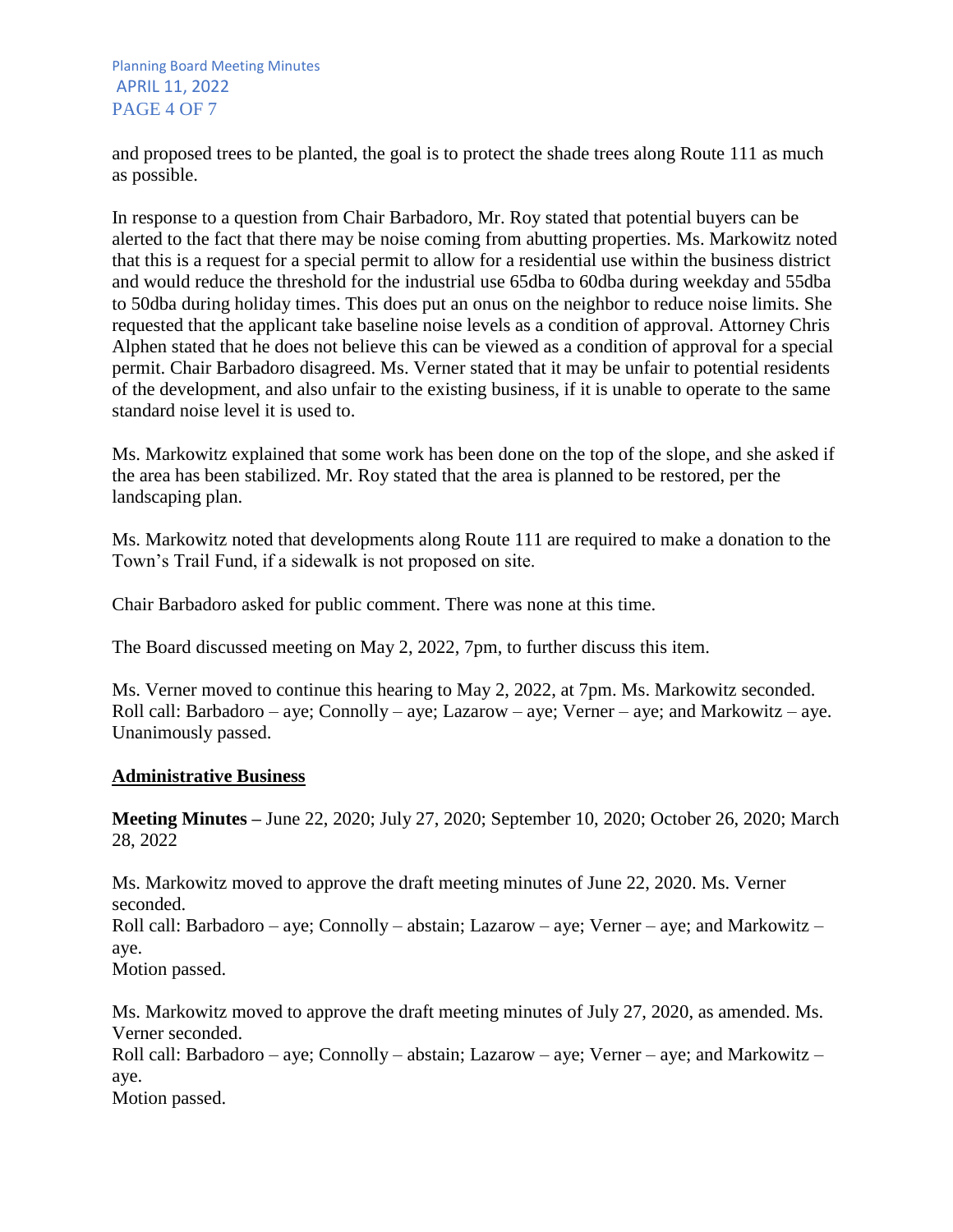#### *Mr. White retook his seat.*

Ms. Verner moved to approve the draft meeting minutes of September 10, 2020. Ms. Markowitz seconded Roll call: Barbadoro – aye; Lazarow – aye; White – abstain; Verner – aye; and Markowitz – aye. Motion passed.

Ms. Markowitz moved to approve the draft meeting minutes of October 26, 2020. Ms. Verner seconded.

Roll call: Barbadoro – aye; Lazarow – aye; White – abstain; Verner – aye; and Markowitz – aye. Motion passed.

Ms. Markowitz moved to approve the draft meeting minutes of March 28, 2022. Ms. Verner seconded. Roll call: Barbadoro – aye; Lazarow – aye; White – abstain; Verner – aye; and Markowitz – aye. Motion passed.

#### **Correspondence**

There was a submitted letter to the MBTA regarding the Town's stance on the multifamily zoning item.

**Technical Assistance Program Grant Application and other Grant Opportunities** *There was no update at this time.*

**American Rescue Plan Act (ARPA) projects** *- There was no update at this time.*

**95 & 105 Sargent Road, Chapter 61 Notice -** *There was no update at this time.*

**Town Center/Enclave Project -** *There was no update at this time.*

**Sale of Paddock Estates** *- There was no update at this time.*

**Campanelli Campus development options -** *There was no update at this time.*

**Planning Board Training -** *There was no update at this time.*

**Master Plan Action Items Spreadsheet** - *There was no update at this time.*

**Website update** *- There was no update at this time.*

**Housing Choice Legislation update / MBTA Communities Regulations** *- There was no update at this time.*

### **Committee Reports:**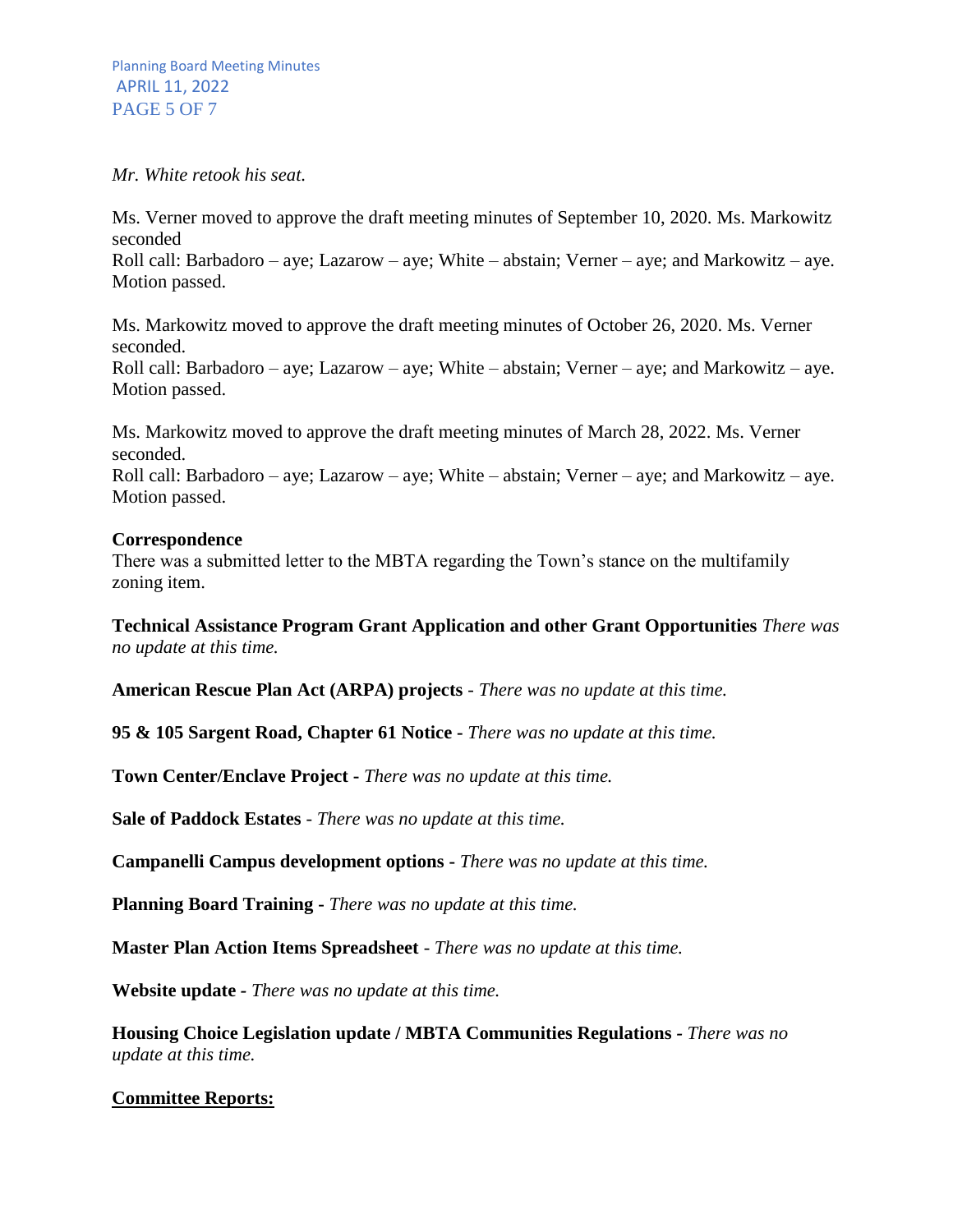Planning Board Meeting Minutes APRIL 11, 2022 PAGE 6 OF 7

## **Water Resource Committee (Barbadoro) –**

Chair Barbadoro noted that the WRC will hold a meeting this week. The Harvard Sportsman's Club has submitted a large public records request to the Town regarding any correspondence related to items within a ½ mile of the site.

## **Community Preservation Committee (Lazarow) –**

Ms. Lazarow stated that the CPC met and discussed the Sargent Road acquisition requests. The application for CPA funds and the remaining bonding will be consolidated into one warrant article which will require a 2/3 majority vote.

## **Economic Development Committee (White) –** *There was no update at this time.*

## **MAGIC Representative (Markowitz) –** *There was no update at this time.*

The Board thanked Simon Corson for his years of service to the Town. Mr. Corson thanked the Board for the opportunity to service the group and the Town itself.

Ms. Lazarow moved to adjourn the meeting at 10:38 pm. Ms. Markowitz seconded. Roll call: Barbadoro – aye; Connolly – aye; Lazarow – aye; Verner – aye; and Markowitz – aye. Unanimously passed.